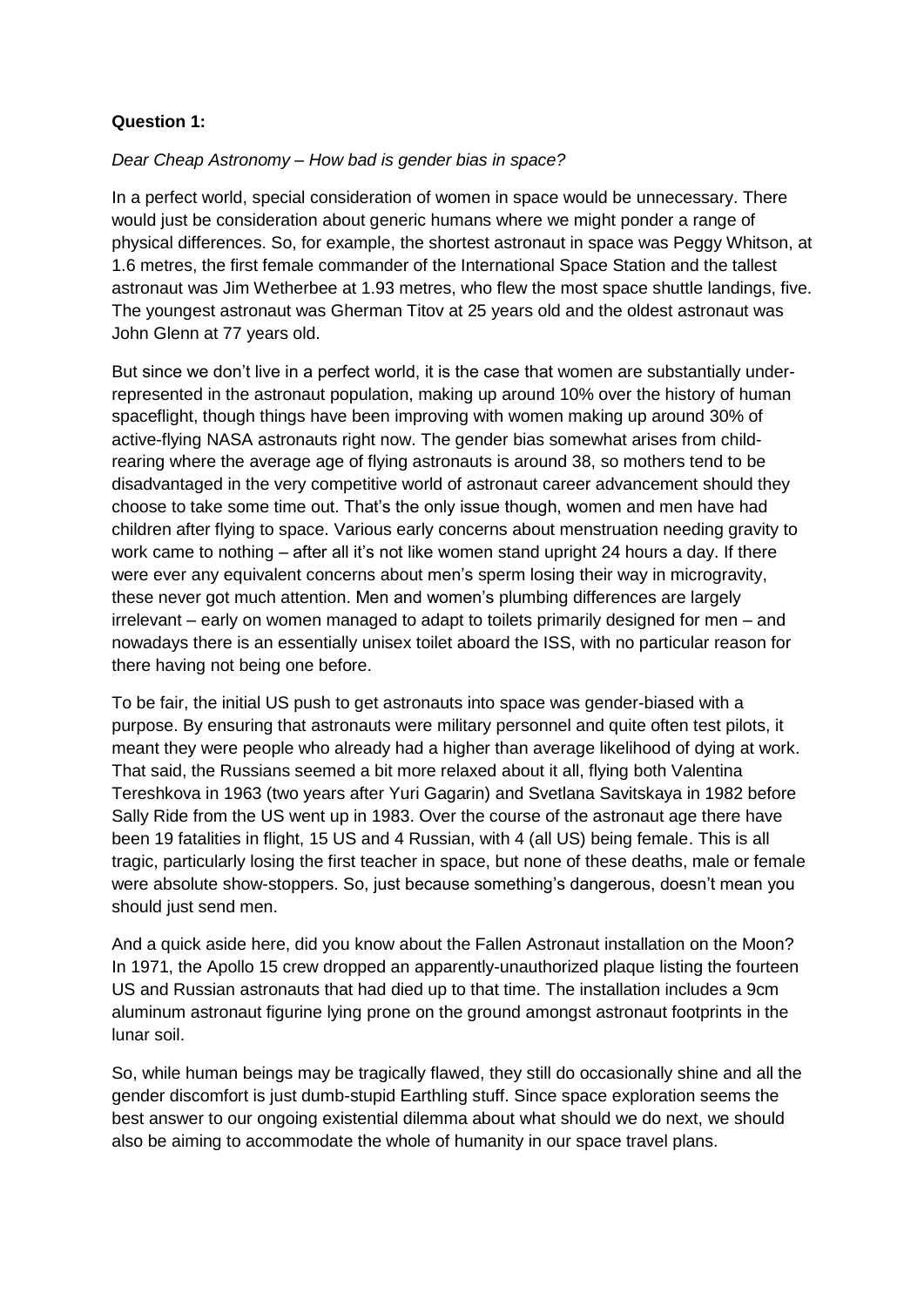A March 2019 plan for the first spacewalk to be conducted by two women had to be canned, because there weren't enough small size spacesuits to accommodate both women. There is a reason for this insofar as space suits are expensive so limited stock means the majority will fit an average sized person. But this exemplifies the whole gender bias issue. If most of the available space suits are too big to accommodate the female crew, because most spacewalks are done by men, then most spacewalks will continue to be done by men. This is just a failure to address the requirements of 50% of humanity. As it turned out a two women spacewalk did go ahead in October 2019, where a subsequent female crew member was able to wear a medium sized space suit. The next generation of spacesuits planned for the Artemis missions are expected to be more accommodating of different sized people and will hopefully get the first woman on the Moon. It's about time.

## **Question 2:**

## *Dear Cheap Astronomy – What is time made of?*

So firstly, time is not something you can deal with in isolation. It is just one aspect of spacetime, where the other aspect is space. The reason the Universe has an ultimate speed limit is that you can never cross any distance of space without time also passing. By using more energy and better technologies you can certainly reduce the duration of travel between points A and B, but that duration will never reach zero. Similarly when we look far out into the universe, or even when we look across the room we are also looking into the past – and the further away something is, the further back in time it is. Time and space are so intrinsically connected that we just call the whole thing spacetime.

So what is spacetime made of? Tricky. It is intangible to any of our senses in a material sense. We can measure the distance between objects, noting that distant objects are distant in both space and in time. But all we are doing there is measuring the expanse without saying anything about what it's actually made of.

There are various grounds for arguing that spacetime does not really exist – although if you're stuck in a queue to pass customs and your international flight departs in 15 minutes you may not be all that partial to this line of thinking. But consider the humble photon, it moves from point A to B with no proper duration of time, that is if it had some kind of consciousness or some kind of measuring device, it could neither experience nor measure the passage of time. Equally if no time passed between it moving from point A and point B, then it would be at point A and B at the same time – indeed if you extended its line of travel out to point C it would also be a point C at the same time. So just as a photon would have no perception of time, it would have no perception of distance (or space) either.

But really this is just an issue of frames of reference. For a photon, it's absolutely true that there is no time and space, but that's because a photon moves at the speed that defines the interconnection between space (distance) and time. Spacetime in our universe is measured as the ratio of 300,000 kilometres of distance to 1 second of time, so if you can cross 300,000 km of distance in one second then there's no duration and there's no gap, but if takes you two seconds to cross 300,000 km, then you start to notice that there is a gap and